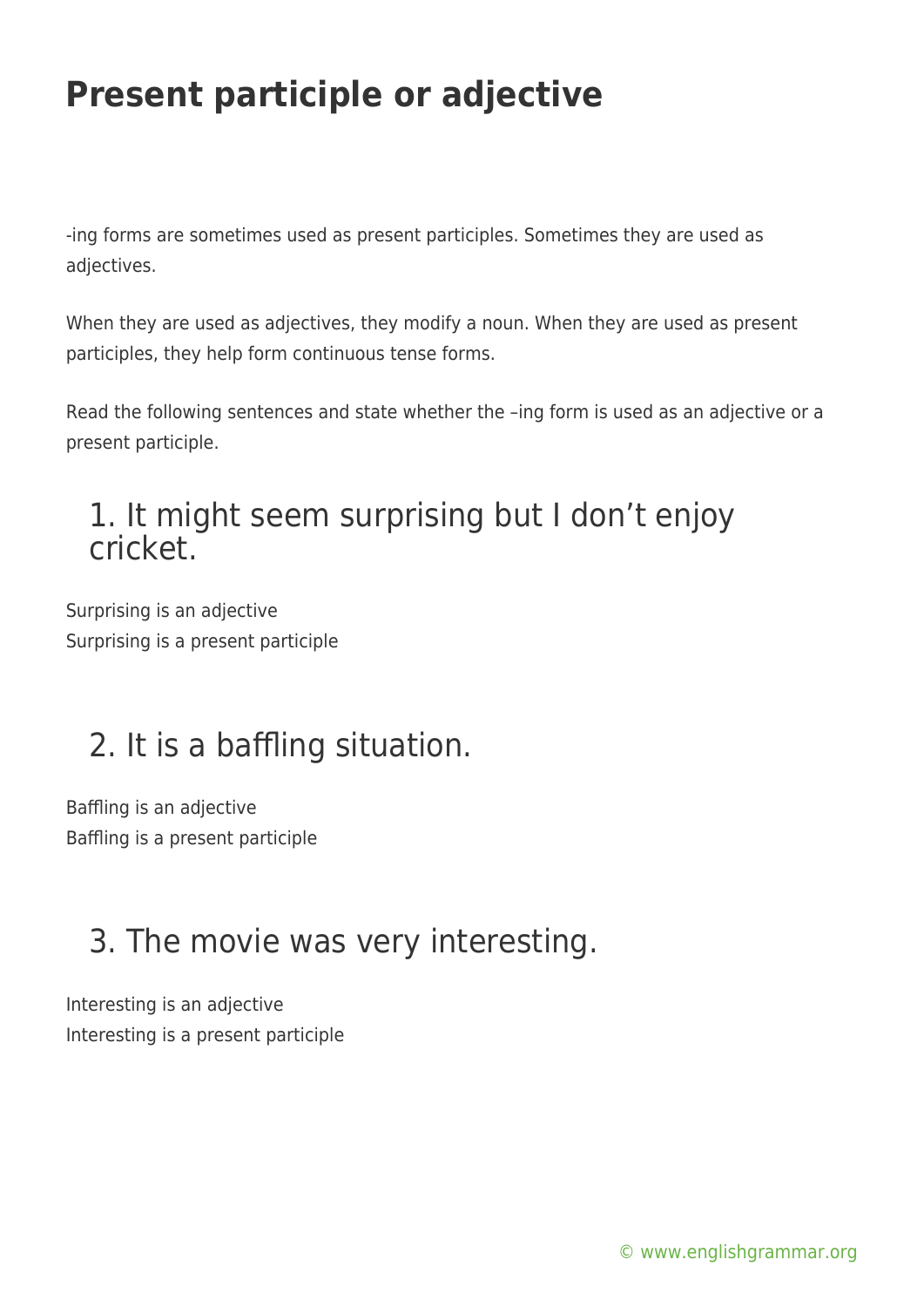# **Present participle or adjective**

#### 4. The news was exciting.

Exciting is an adjective Exciting is a present participle

#### 5. How long have you been waiting?

Waiting is an adjective Waiting is a present participle

#### 6. The dog is chasing the cat.

Chasing is an adjective Chasing is a present participle

### 7. Barking dogs seldom bite.

Barking is an adjective Barking is a present participle

#### 8. Her performance was enthralling.

Enthralling is an adjective Enthralling is a present participle